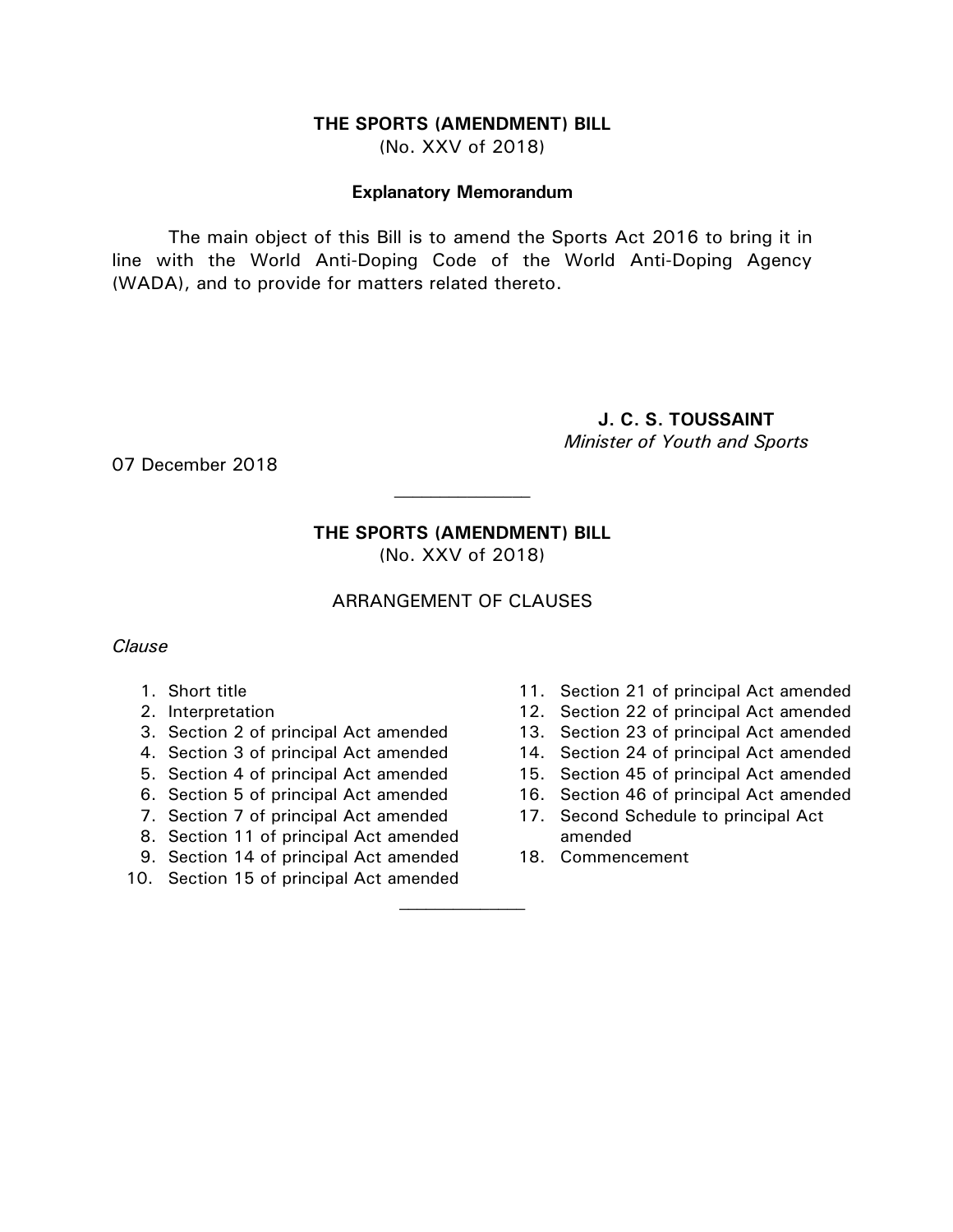# **A BILL**

## **To amend the Sports Act 2016 to bring it in line with the World Anti-Doping Code of the World Anti-Doping Agency (WADA) and to provide for matters related thereto**

ENACTED by the Parliament of Mauritius, as follows –

## **1. Short title**

This Act may be cited as the Sports (Amendment) Act 2018.

## **2. Interpretation**

In this  $Act -$ 

"principal Act" means the Sports Act 2016.

## **3. Section 2 of principal Act amended**

Section 2 of the principal Act is amended –

(a) by deleting the definitions of "athlete", "doping", "professional athlete", "prohibited substance" and "team sport" and replacing them by the following definitions –

"athlete" –

- (a) means a person engaged in sports activities with or without a disability; and
- (b) in relation to anti-doping, includes an athlete as defined in Appendix 1 of WADA Code;

"doping" means the violation of one or more of the anti-doping rules specified in Article 2.1 of WADA Code;

"professional athlete" –

(a) means an athlete who is employed by a sports club and whose main occupation is the practice of a sport against remuneration; and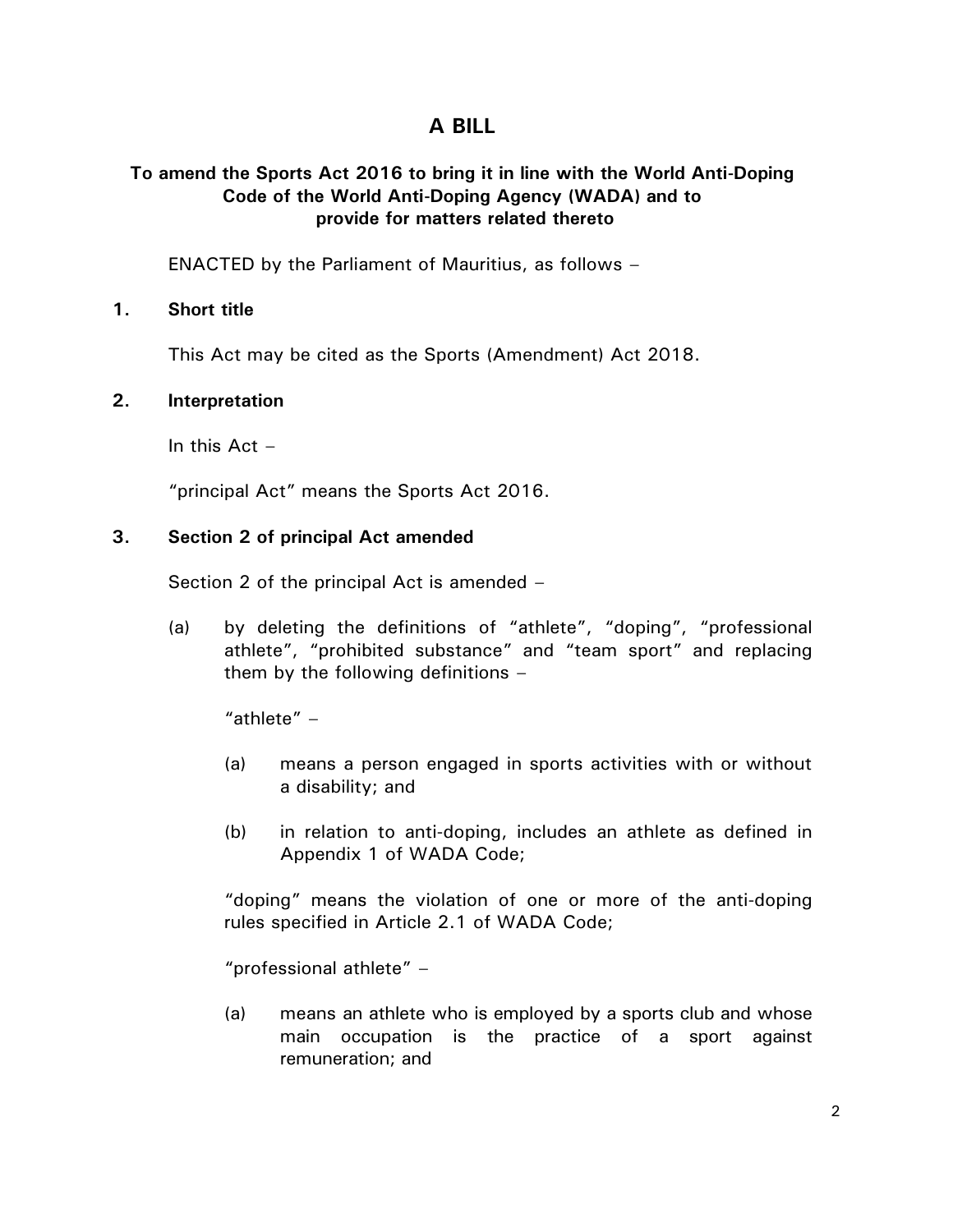(b) in relation to anti-doping, includes an international-level athlete and a national-level athlete, as defined in Appendix 1 of WADA Code;

"prohibited substance" means a substance, or class of substances, described in the Prohibited List defined in Appendix 1 of WADA Code and issued by WADA;

"team sport" –

- (a) means a sport which a group of persons forming a team practises; and
- (b) in relation to anti-doping, includes a team sport as defined in Appendix 1 of WADA Code;
- (b) by inserting, in the appropriate alphabetical order, the following new definitions –

"CAS" means the Court of Arbitration for Sport, having its headquarters in Lausanne, Switzerland;

"Major Event Organizations" has the same meaning as in WADA Code;

"prohibited method" has the same meaning as in WADA Code;

(c) by adding the following new definition, the full stop at the end of the definition of "WADA" being deleted and replaced by a semicolon –

"WADA Code" means the World Anti-Doping Code of WADA.

# **4. Section 3 of principal Act amended**

Section 3 of the principal Act is amended, in subsection (1)(d), by inserting, after the words "competition rules", the words ", rules and regulations adopted by NADO".

# **5. Section 4 of principal Act amended**

Section 4 of the principal Act is amended, in subsection (3), by inserting, after paragraph (b), the following new paragraph –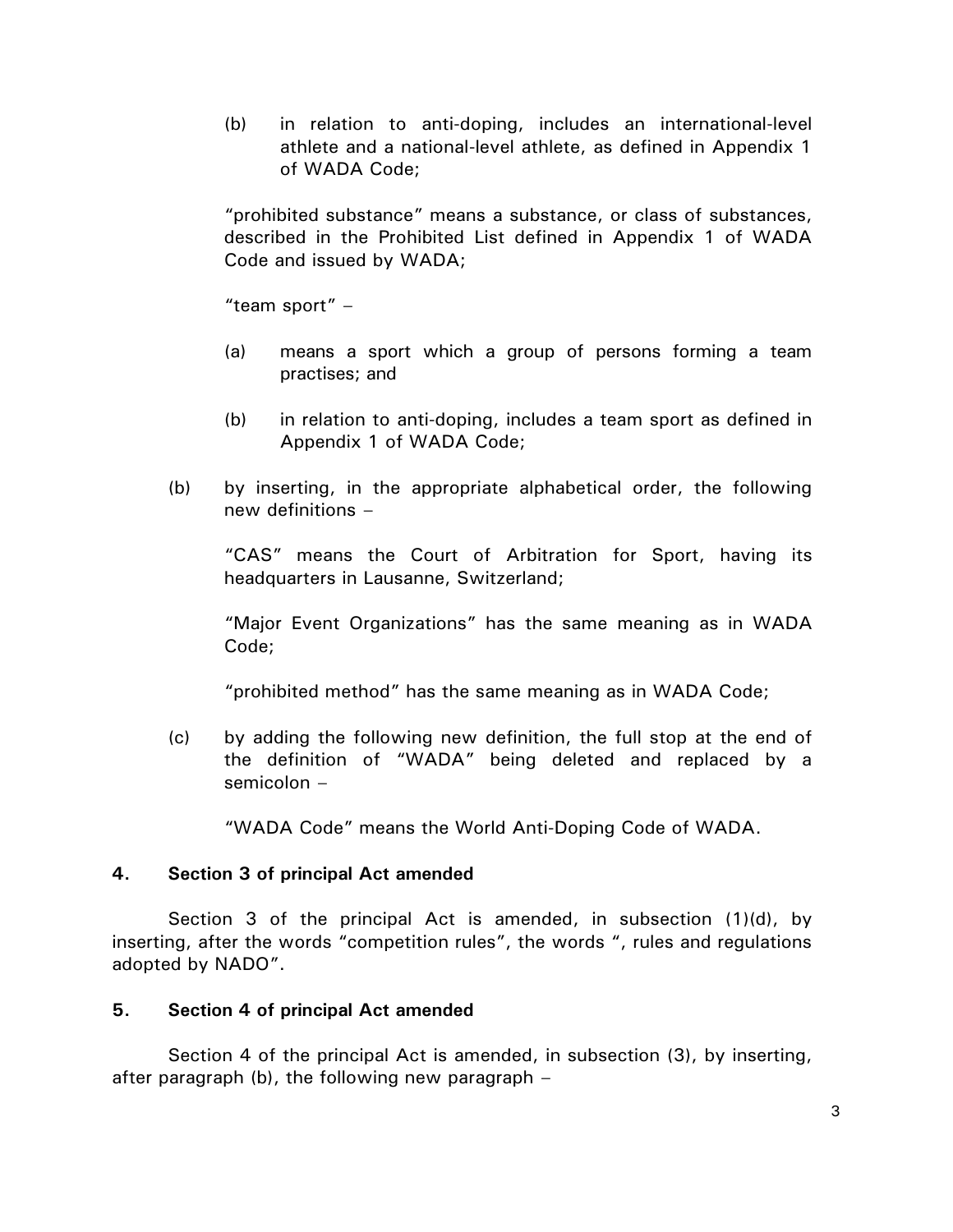(ba) be subject to the jurisdiction of NADO and abide by the rules and regulations adopted by NADO;

## **6. Section 5 of principal Act amended**

Section 5 of the principal Act is amended, in paragraph (a), by inserting, after the words "comply with", the words "the rules and regulations adopted by NADO and".

## **7. Section 7 of principal Act amended**

Section 7 of the principal Act is amended –

- (a) in the heading, by deleting the words "**by National Sports Federations**";
- (b) by repealing subsection (1) and replacing it by the following subsection –
	- (1) A National Sports Federation shall
		- (a) be subject to the exclusive jurisdiction of NADO regarding the control of anti-doping and the carrying out of doping tests, except in cases where an International Sports Federation has, or Major Event Organizations have, jurisdiction under WADA Code;
		- (b) take such measures as may be necessary to ensure that its licensees comply with directives issued by IOC or WADA against the use of any prohibited substance.
- (c) in subsection  $(2)$ 
	- (i) in paragraph (a), by inserting, after the words "prohibited substance", the words "prohibited method";
	- (ii) by deleting the words "such person shall be sanctioned by NADO in accordance with the WADA code." and replacing them by the words "Articles 7, 8 and 10 of WADA Code shall apply.".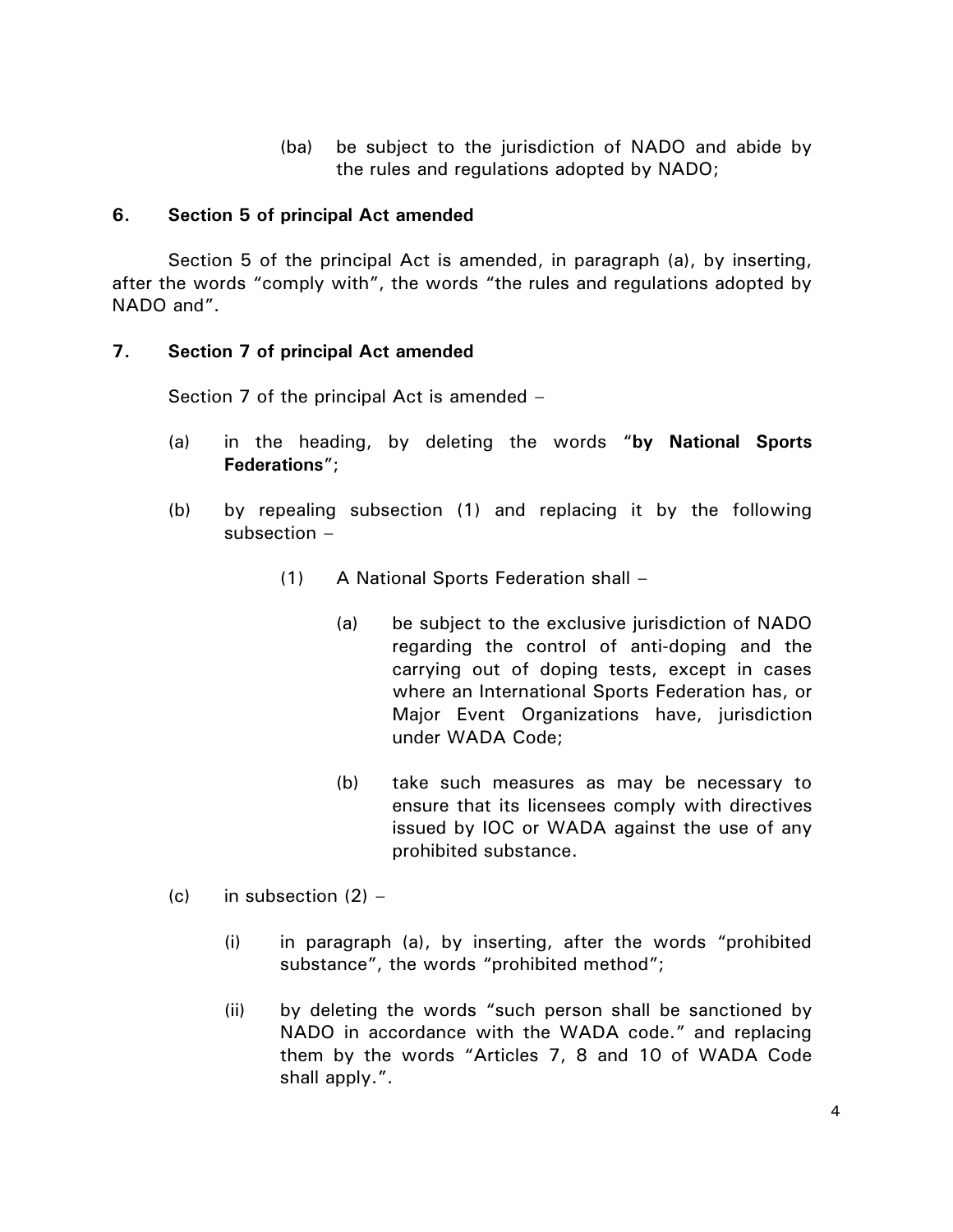## **8. Section 11 of principal Act amended**

Section 11 of the principal Act is amended, in subsection (2) –

- (a) in paragraph (h), by deleting the words "prohibited substance" and replacing them by the words "prohibited substance or prohibited method";
- (b) in paragraph (i), by deleting the words "or Tribunal" and replacing them by the words ", NADO, WADA or the Tribunal".

## **9. Section 14 of principal Act amended**

Section 14 of the principal Act is amended, in subsection (2), by inserting, after paragraph (a), the following new paragraph –

> (aa) comply with the relevant provisions of WADA Code, including Article 20.4;

## **10. Section 15 of principal Act amended**

Section 15 of the principal Act is amended, in subsection (1), by adding the following new paragraph –

(d) The Mauritius Paralympic Committee shall comply with the relevant provisions of WADA Code, including Article 20.4.

## **11. Section 21 of principal Act amended**

Section 21 of the principal Act is amended –

(a) in subsection (1), by adding the following new paragraphs, the existing provision being lettered paragraph (a) –

(b) NADO shall be an independent organisation, as provided for in Article 20.5.1 of WADA Code.

(c) Every athlete and every National Sports Federation and its licensees shall be subject to the exclusive jurisdiction of NADO in relation to anti-doping matters and shall comply with any anti-doping rules and regulations of NADO.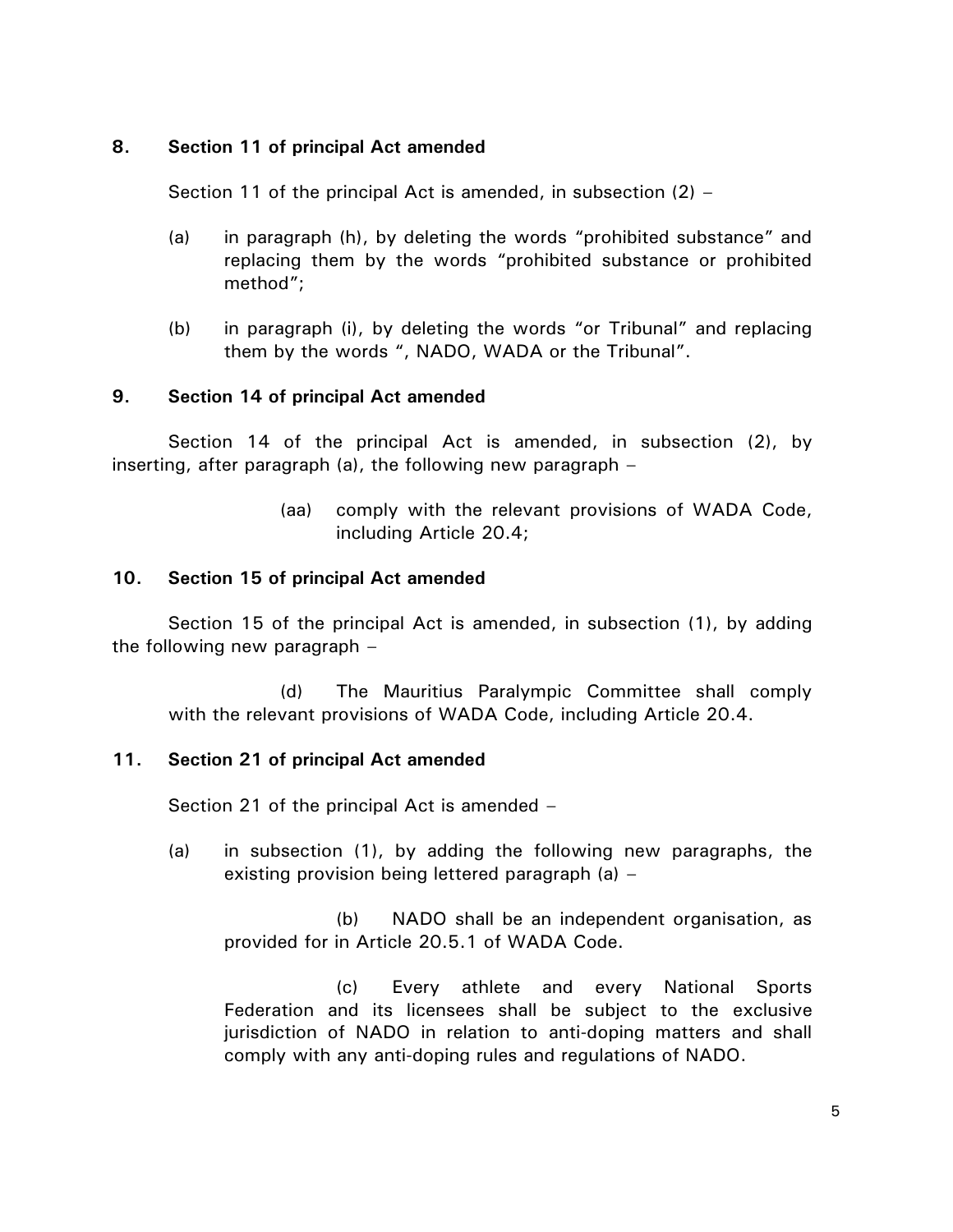- (b) in subsection  $(2)$ 
	- (i) in paragraph  $(a)$ 
		- (A) by repealing subparagraphs (i) and (ii) and replacing them by the following subparagraphs –
			- (i) an independent chairperson who shall be a registered medical practitioner, pharmacist or chemist from the public or private sector and having wide knowledge and experience in his respective field, to be appointed by the Minister;
			- (ii) 4 other members, who shall have expertise in the field of anti-doping, to be appointed by the Minister.
		- (B) by repealing subparagraph (iii);
	- $(ii)$  by adding the following new paragraphs –

(c) (i) A member of NADO shall not have any direct or indirect interest in relation to any matter which he has to deal with in the discharge of his functions.

(ii) Where a member of NADO finds himself in a situation of conflict of interest in relation to any matter he has to deal with in the discharge of his functions, he shall follow and abide by the procedures specified in the rules of NADO regarding conflict of interest and replacement of members.

(d) Every member of NADO shall abide by the rules on confidentiality specified in the rules of NADO.

(c) in subsection  $(3)(b)$ , by deleting the words "subsection  $(2)(a)(iii)$ " and replacing them by the words "paragraph (a)";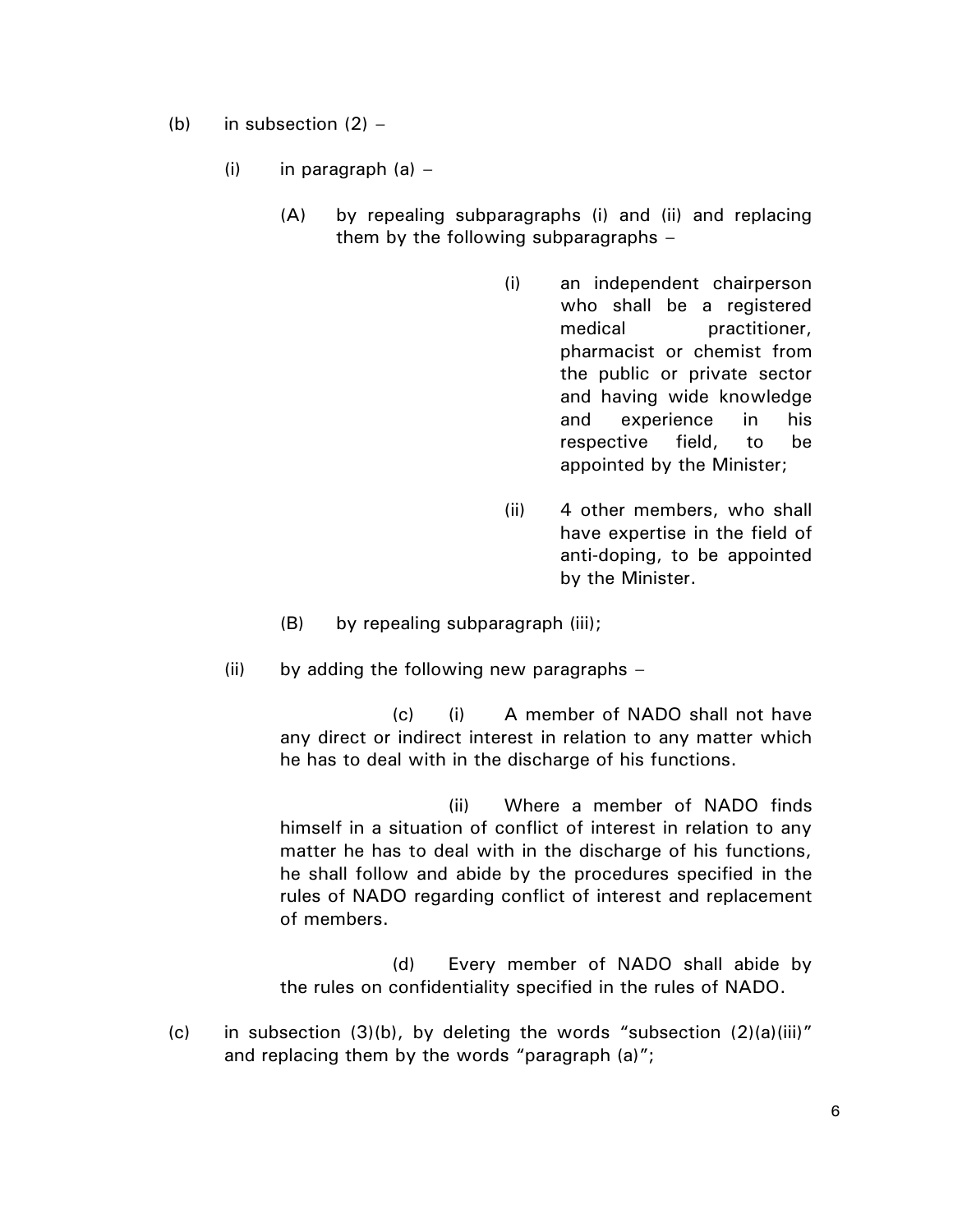(d) by repealing subsections (5) and (6) and replacing them by the following subsections –

(5) The Minister shall designate a public officer to act as secretary to NADO.

(6) The Ministry may require NADO to furnish such information in such manner and at such time as it may determine in respect of its activities and NADO shall supply that information.

## **12. Section 22 of principal Act amended**

Section 22 of the principal Act is amended by inserting, after paragraph (a), the following new paragraph, the word "and" at the end of paragraph (a) being deleted –

> (aa) be the sole anti-doping authority responsible for the adoption and implementation of anti-doping rules, direct collection of blood and urine samples from athletes for the purpose of analysis, management of test results of samples taken from athletes in accordance with WADA Code and hearing cases of violation of anti-doping rules at the national level; and

## **13. Section 23 of principal Act amended**

Section 23 of the principal Act is amended –

- (a) by repealing paragraph (b) and replacing it by the following paragraph –
	- (b) be responsible for results management relating to anti-doping tests, in accordance with WADA Code;
- (b) by repealing paragraph (d) and replacing it by the following paragraph –
	- (d) set up a centralised independent sample collection and testing programme, in accordance with the WADA Code, which may subject any athlete to anti-doping tests, both in and out of competition;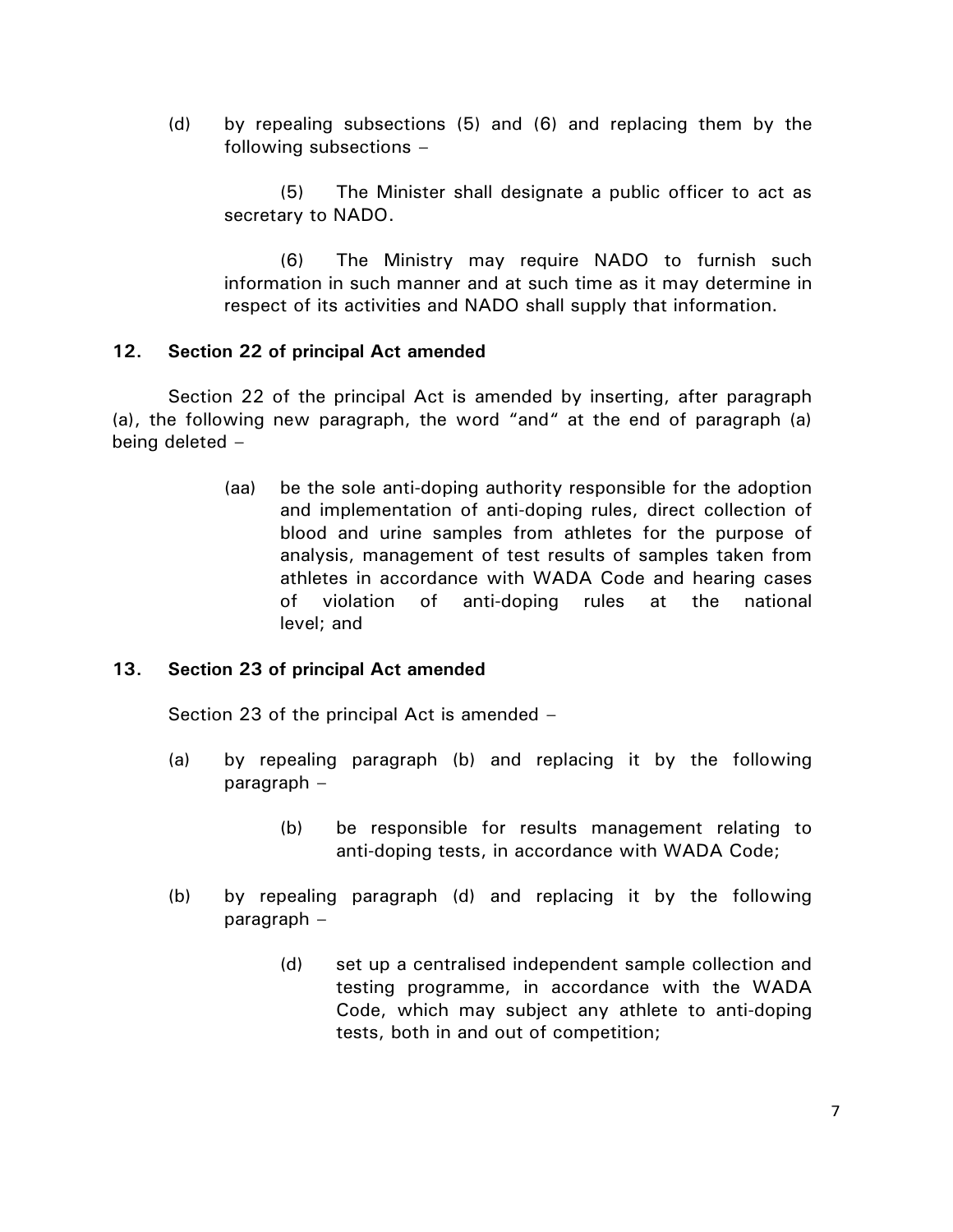- (c) by repealing paragraph (h) and replacing it by the following paragraph –
	- (h) deal with any potential anti-doping rule violation in its jurisdiction, impose appropriate sanctions on athletes and persons found guilty of violating any anti-doping rule and ensure their enforcement in accordance with WADA Code;
- (d) in paragraph (i), by deleting the words "doping in sports." and replacing them by the words "doping in sports, in accordance with WADA Code;";
- (e) by adding the following new paragraphs
	- (j) adopt rules and regulations;
	- (k) every year, in accordance with Article 14.4 of WADA Code, publish a general statistical report on its doping control activities and submit a copy of the report to WADA;
	- (l) have such other functions, roles and responsibilities which are attributed to national anti-doping organisations under WADA Code and which are relevant to it, including those specified in Article 20.5.

## **14. Section 24 of principal Act amended**

Section 24 of the principal Act is amended –

- (a) in subsection (1)(a), by deleting the words "WADA code" and replacing them by the words "Article 12 of WADA Code";
- (b) by repealing subsection (2) and replacing it by the following subsection –

(2) NADO shall inform the athlete, the person found guilty of a violation of an anti-doping rule, the National Sports Federation, the International Sports Federation, WADA and any other person or entity having a right of appeal under Article 13.2.3 of WADA Code  $of -$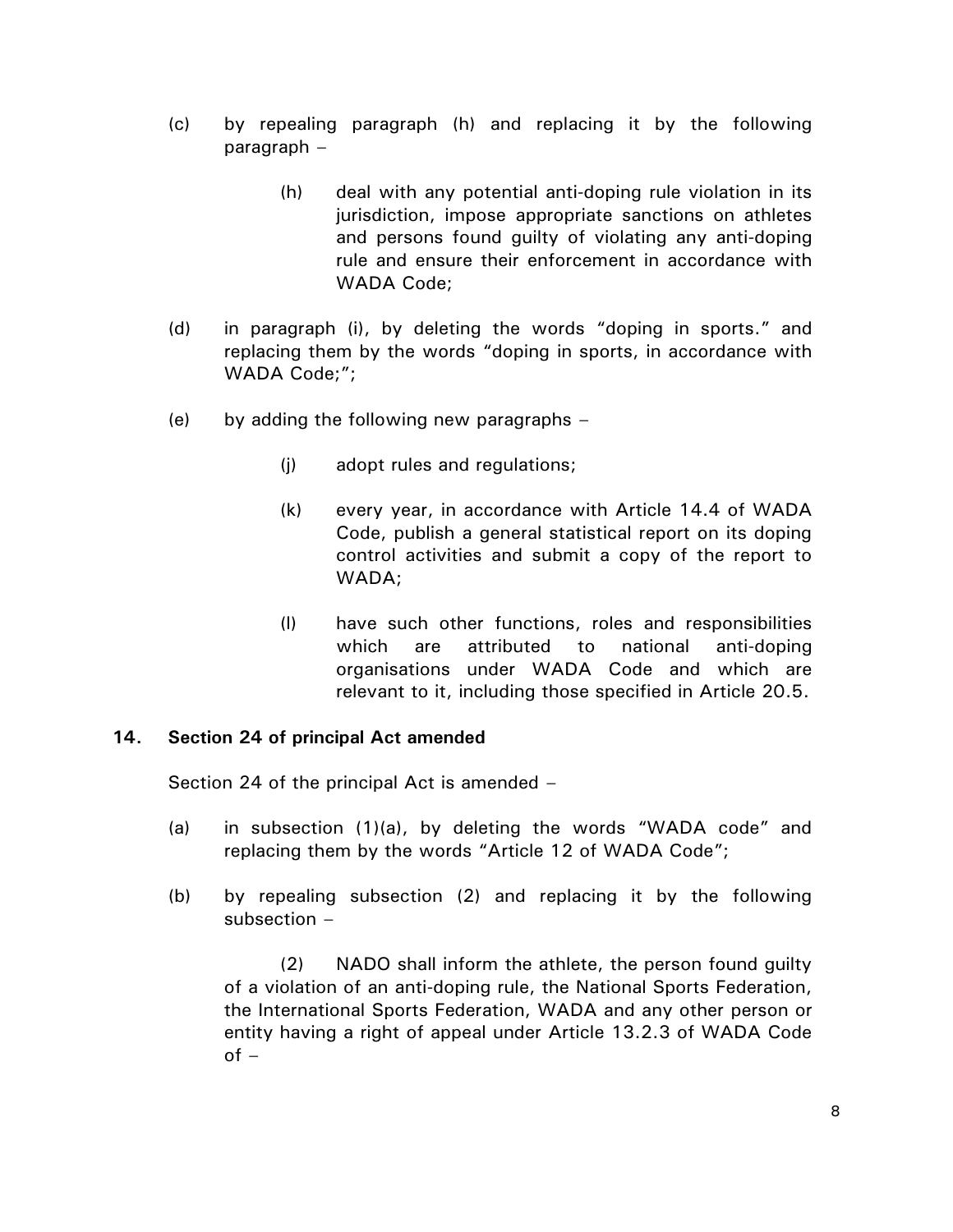- (a) the outcome of any anti-doping test effected or any anti-doping rule violation; and
- (b) any decision regarding an atypical finding or adverse analytical finding.

# **15. Section 45 of principal Act amended**

Section 45 of the principal Act is amended –

- (a) in subsection (2), by inserting, after the words "Mauritius Olympic Committee", the words "or NADO";
- (b) by inserting, after subsection  $(2)$ , the following new subsection –

(2A) (a) Any dispute relating to doping shall be referred to the Tribunal.

(b) Any person aggrieved by a decision of the Tribunal, relating to doping, and who –

- (i) wishes to appeal against the decision; and
- (ii) is entitled to appeal to CAS under WADA Code and the rules of NADO,

may appeal to CAS in the manner and within the time provided for in WADA Code and the rules of NADO.

# **16. Section 46 of principal Act amended**

Section 46 of the principal Act is amended, in subsection (3), by inserting, after the words "a sports organisation", the words ", other than a decision or dispute related to doping,".

# **17. Second Schedule to principal Act amended**

The Second Schedule to the principal Act is amended, in paragraph 1 –

(a) in subparagraph (b), by inserting, after the word "disputes", the words ", other than disputes related to doping,";